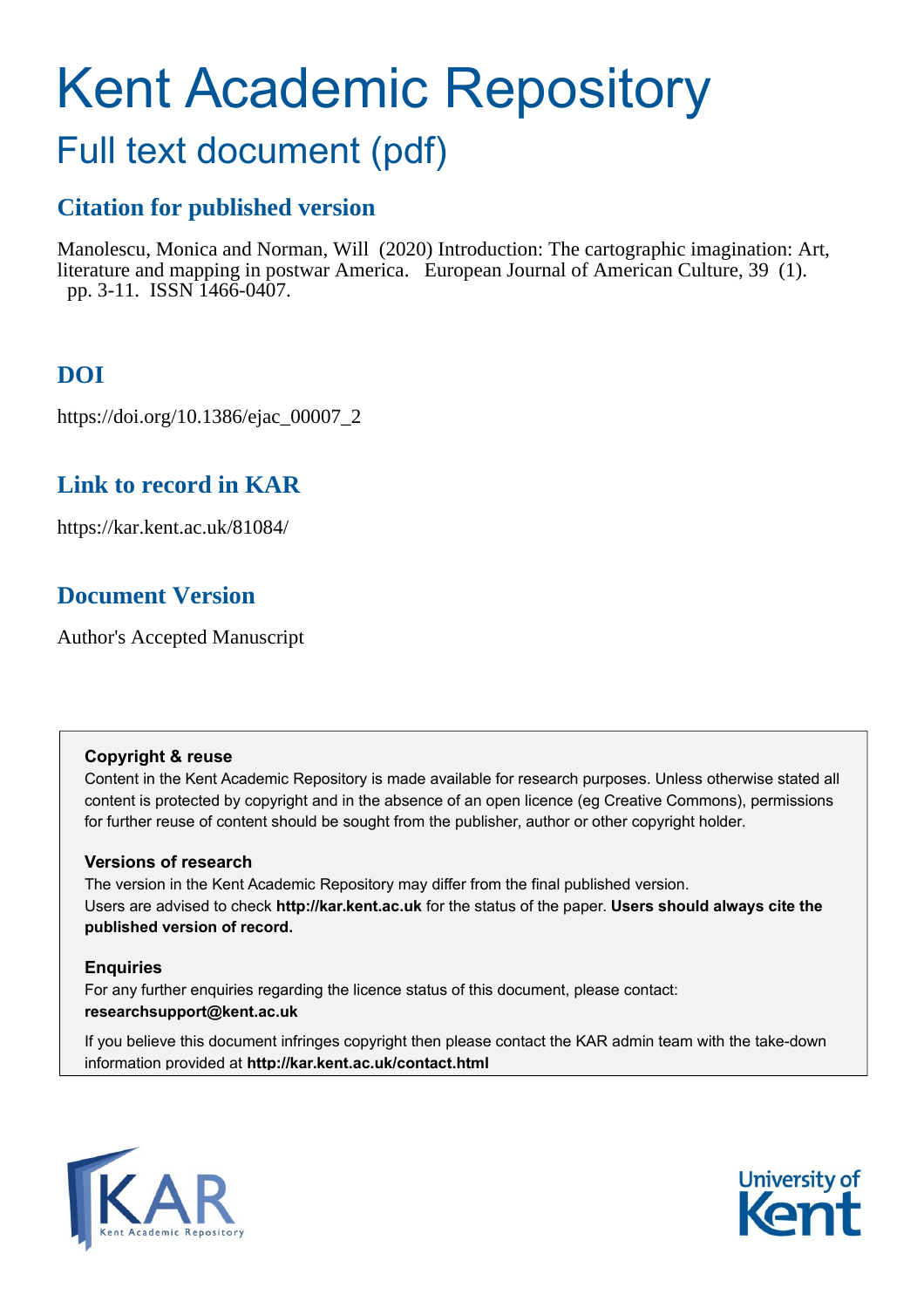Author accepted version, published in *The European Journal of American Culture* 39.1 (2020): 3-11.

#### Introduction

The Cartographic Imagination: Art, Literature and Mapping in Postwar America

Monica Manolescu and Will Norman

This interdisciplinary issue on 'The Cartographic Imagination: Art, Literature and Mapping in Post-War America' starts from two intellectual premises: the first one consists in acknowledging the relevance of cartography and mapping as modes of aesthetic representation and critical thinking in the United States after 1945, and the second consists in asserting the fruitful insights that can be gained by discussing postwar American literature and art together from the point of view of their common interest in cartography. This issue thus presents an interdisciplinary dialogue between American art and literature thanks to the choice of a third term, 'mapping', which provides a clear thematic orientation and also a theoretical and critical framework to the various contributions.

The articles published here were presented at the international conference 'The Cartographic Imagination: Art, Literature, and Mapping in the United States, 1945-1980' organized in Paris in 2018 and supported by funding from the Terra Foundation for American Art. The conference brought together scholars and practitioners in American literature, visual art, cinema and beyond, who reflected on the role played by strategies and metaphors of mapping in the constructions, reconfigurations and displacements of American space in writing and artistic form.

The concept of 'cartographic imagination' builds on the definition of maps as constructive systems and highlights the connection between maps and the imagination in various ways: by alluding to the fact that maps are the result of imaginative processes just as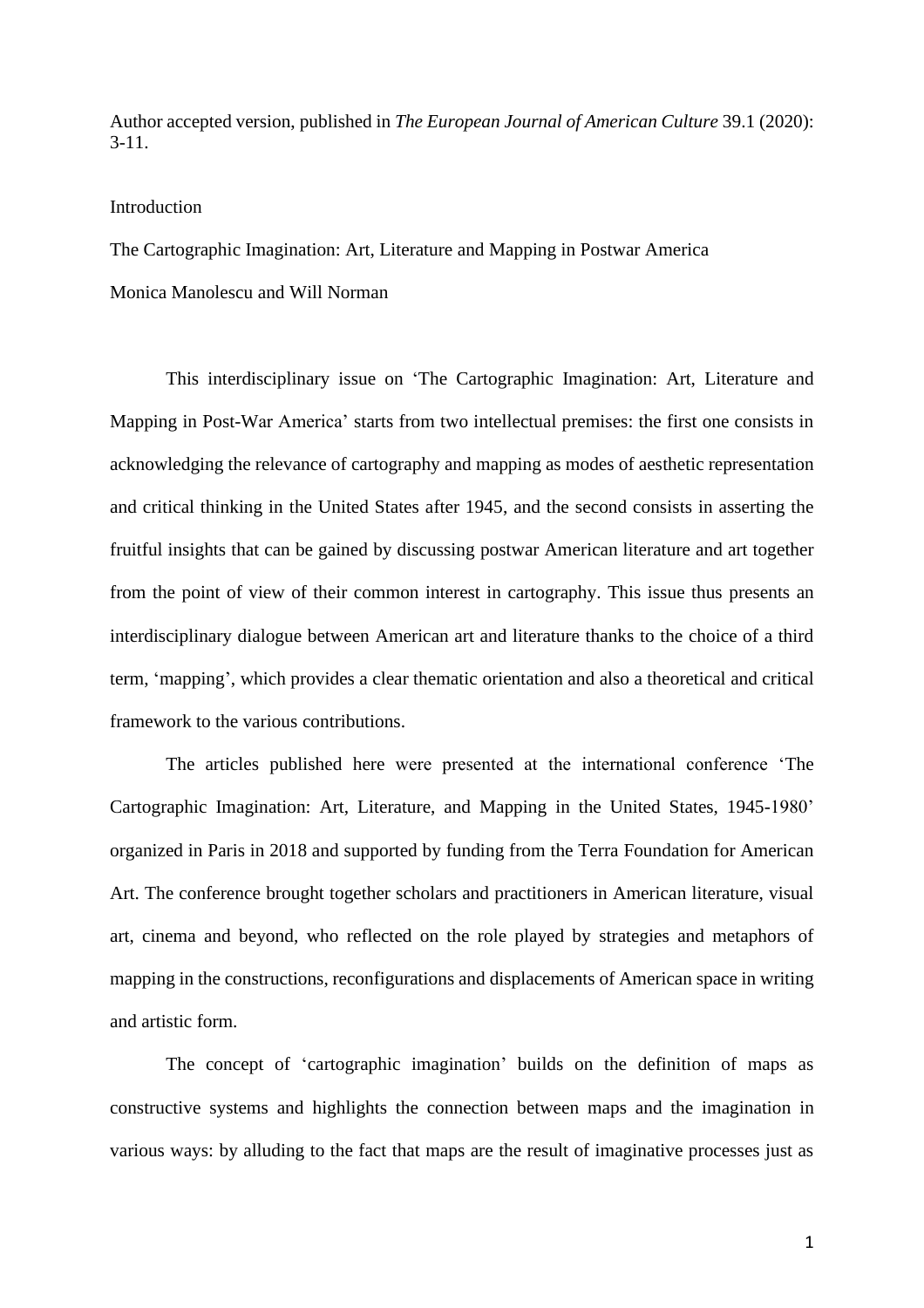they are the result of scientific procedures; by suggesting that maps invite the imagination to operate and to act upon them even if they appear as immutable and unalterable objects; by indicating that art and literature can be understood as forms of mapping that develop specific ways of reflecting on space and its representations. Gilles A. Tiberghien, in a book devoted to the study of 'cartographic imaginations and imaginaries,' starts from Nelson Goodman's pronouncement that 'inadequacy is intrinsic to cartography' (15) and defines this inadequacy to space and referentiality as a creative premise. Mapping is thus understood as inextricably linked to creativity, to a certain latitude which is fundamental in the shaping and construction of the map. The 'cartographic imagination' clearly signals the departure from an understanding of the map as neutral, objective, mimetic and purely scientific in order to embrace the map as an ambiguous construction shaped by the imagination and also by the values and ideologies of the authorities that produce it.

The creative and the ideological dimensions of the map that have become prominent over the past decades have completely changed an older paradigm that associated maps and map-making with absolute epistemological and representational accuracy and transparency. With the advent of critical cartography, the map is no longer understood as a representation of the world, but rather as a 'proposition about the world' that 'makes arguments', while mapmakers become 'selective creators of a world' (Wood 2010: 39-51). In the shift from 'a representation of the world' to 'a proposition', 'arguments' and 'a world', what comes to the fore is the idea of a tentative rather than a definitive assertion made in a given context. The manipulative power of the map has also been highlighted by geographers, like Mark Monmonier in *How to Lie with Maps*, which examines maps in contexts of political propaganda (the Cold War) and commercial propaganda as well (advertising). The 'ambivalence' of cartography thus becomes apparent (Besse and Tiberghien: 12), which has led some to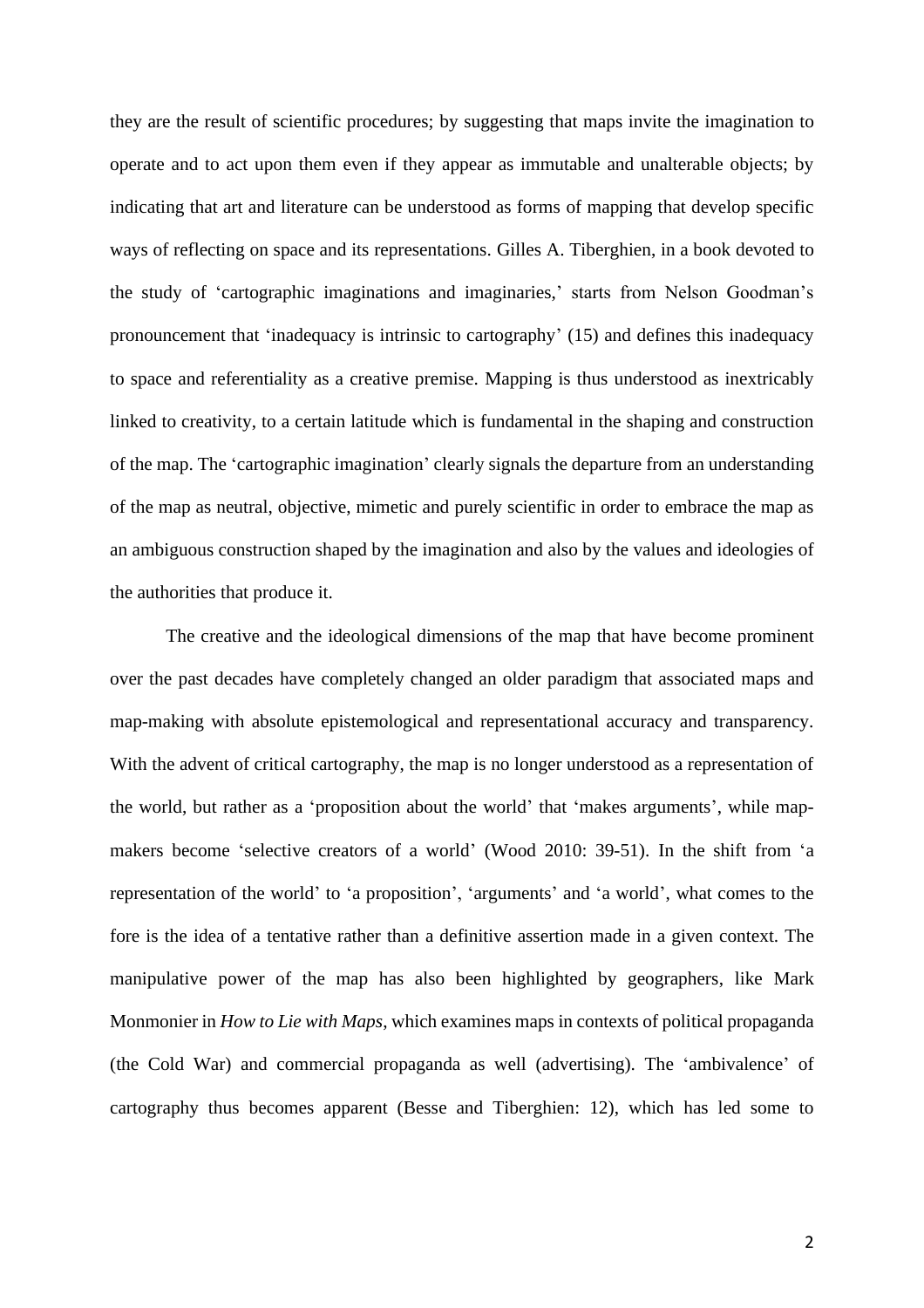denounce its manipulative rhetoric and political complicity, but also to celebrate its huge potential for creative and subversive appropriation in the retelling of alternative histories.

Although critical cartography emerged in the 1980s, it should be placed in historical perspective as part of a critical reflection that had started much earlier in the fields of geography and cartography, especially in the United States (Crampton and Krygier: 19-24). Interestingly, while the supreme moment of critique of cartography from within the field of geography can be traced to the 1980s, such theorizations that lay bare the premises of map-making are predated by a whole series of reflections on cartography that can be found in American literature and art as far back as the nineteenth century (in literature in particular) and then more significantly after World War II.

J. B. Harley's article 'Deconstructing the Map' (1989), which is one of the seminal pieces of critical cartography, offers a particularly cogent discussion of maps as contested representations. Harley embraces Foucault's theories about the interdependence of knowledge, culture and power to view the map and cartography as 'objects of deconstruction' (1) which should be exposed as tools of colonial expansion, domination, surveillance and control. The nature of cartography comes into question at the initiative of geographers and cartographers themselves. Harley does not urge cartographers to give up cartography because of its ethically dubious complicity, but rather invites cartographers to escape 'normative models of cartography' and 'to allow new ideas to come in' (2). These 'new ideas' take first and foremost the form of an exercise in reflexivity: by decoding the map as embedded in ideologies, the cartographer acknowledges the role of map making in perpetuating and promoting practices that are legitimized and made possible by these ideologies, primarily colonialism. Beyond the important issue of colonialism, Harley's examination of the most widespread and banal maps (American road atlases) reaches unexpected conclusions: these 'mass-produced and stereotyped images' are shown to 'express a social vision' (14). They promote a certain vision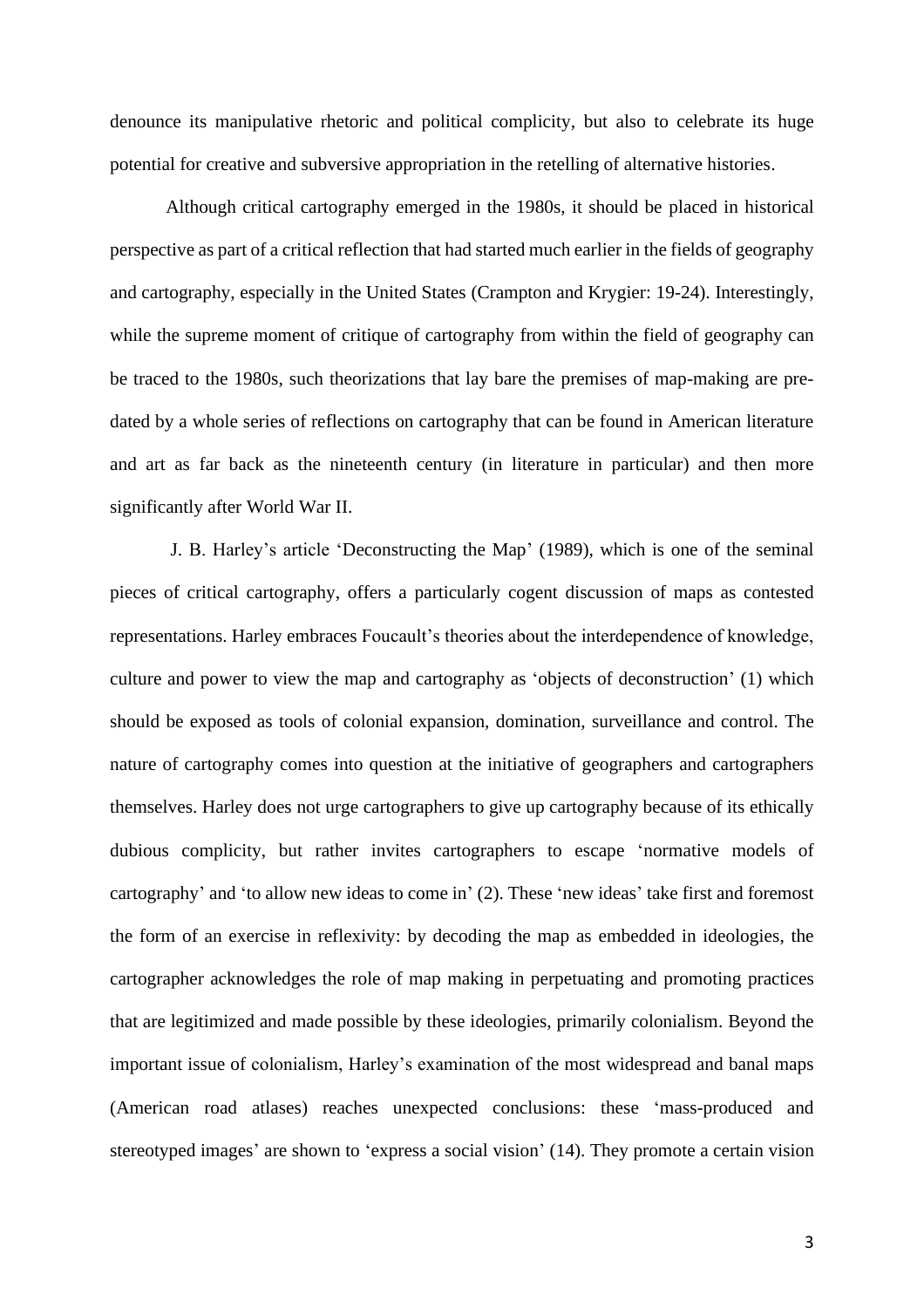of America which affects Americans' perception of their country through their simplified rendering of infrastructure and their obliteration of 'landscape' and 'context' (14). Harley condemns road atlases as 'empty images' that need to be reassessed and reconsidered in order to become what he calls 'agents of change' (14). In this notion of change lies the potential for evolution that cartography carries. By suggesting that cartography can change as a discipline, Harley argues that this new cartography can affect social and cultural perceptions in a radical way. Harley's reading of Foucault (which he prefers to Derrida, since he considers the latter's undecidability paralyzing and inefficient) goes hand in hand with the striking idea (not developed in his article) that the power of cartography is reversible and transferable to nonconventional users and map-makers. In his conclusion, Harley adopts a constructive attitude, suggesting that the effort of deconstruction should be seen in a positive light as an attempt at reconstruction: 'By dismantling we build' (15).

This dialectical relation between dismantling and building in relation to mapping that Harley formulated in 1989 can be seen at work well before critical cartography emerged in the 1980s, in the work of artists and writers who adopt a reflexive attitude towards mapping and recreate both the processes and results of mapping in their work. Also, Harley's pronouncement sounds particularly apt in the context of the democratization of cartography and the emergence of Geographic Information Systems (GIS). Cartography became 'unbound' and opened up to alternative communities of map-makers who are not professional cartographers (Pinder). Counter-mapping strategies have thrived over the past four decades and various community atlases have been produced, some of them in the United States, which have attempted to put silenced histories, toponymies and marginalized groups on the map (Solnit 2010, 2013 and 2016; Bhagat and Mogel 2010). Harley's complaint that American road atlases are 'anonymized' and suppress the richness of experience, landscape and history receives an adequate response from all these forms of counter-mapping that have succeeded in reinventing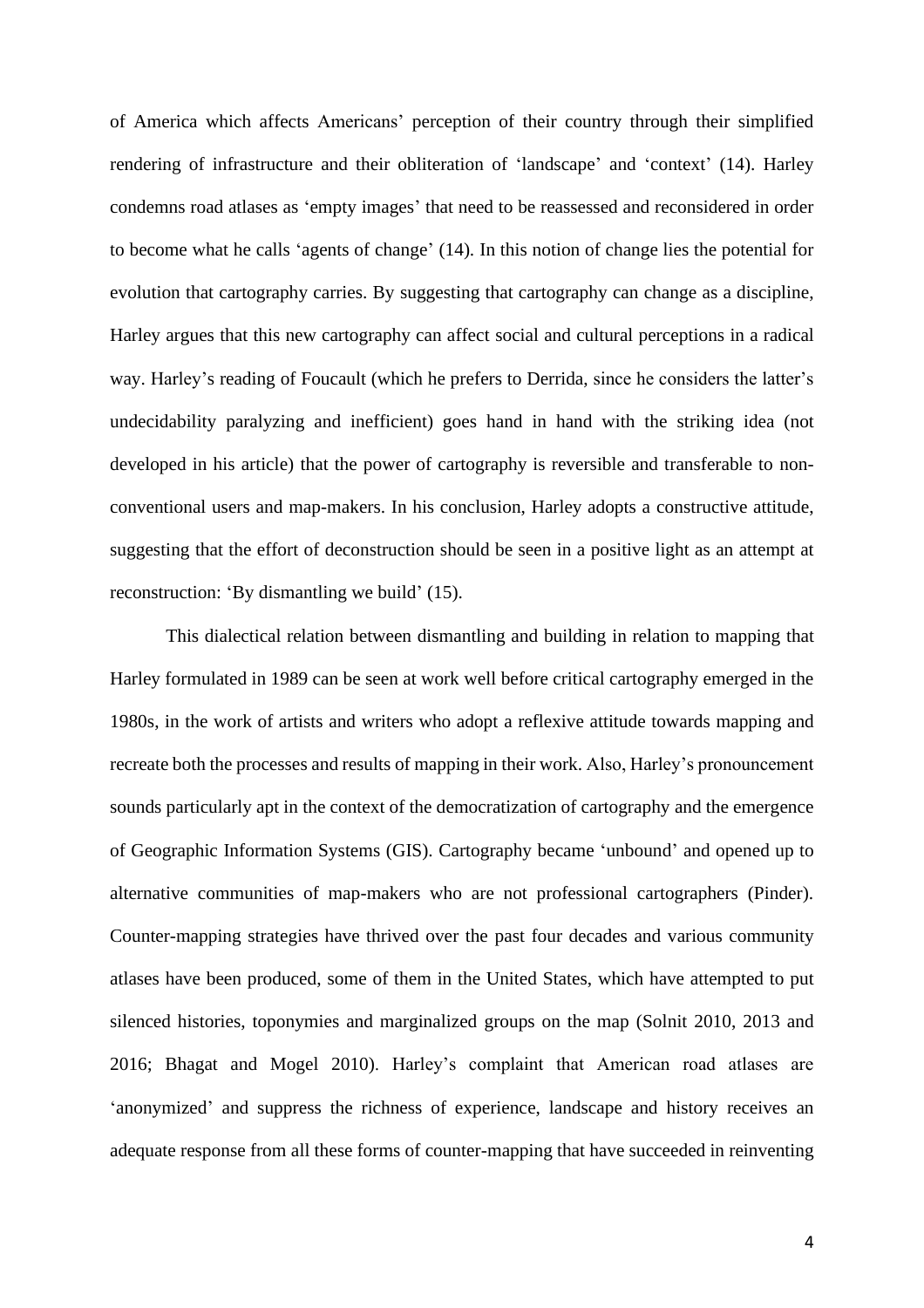the practice of cartography and making space precisely for those obliterated histories. The entanglement of mapping and politics becomes more and more prominent in recent examples of counter-mapping, that address the question of who and what is left out of the map, for example refugees and minority groups of different kinds. It can be noted that there is a convergence of visual and literary representations in certain examples of counter-mapping (the atlases directed by Solnit), which puts forth a larger, more fluid and interdisciplinary reconfiguration of cartography of a collective nature.

A certain number of critical cartographers have devoted a considerable amount of energy to attempts at cataloguing what they call 'map art', that is examples of maps in art and artists adopting procedures of mapping, from the beginning of the  $20<sup>th</sup>$  century to the contemporary period (Wood and Krygier 2006; Caquard et al. 2009). The term 'map art' circumscribes an area of cultural representations at the intersection of visual arts and cartography from the perspective of cartographers. Geographers' interest in art has also led to the organization of exhibitions in important institutional spaces such as *The Power of Maps* exhibition at the Cooper Hewitt – the Smithsonian Design Museum in New York in 1992. Concurrently, art historians and curators have also been busy exploring the topic of art and mapping in a variety of museums and exhibition spaces all over the world: *Cartes et figures de la terre* at the Centre Pompidou (1980), *Mapping* at the MoMA (1994), *Orbis Terrarum. Ways of Worldmaking* at the Plantin-Moretus Museum in Antwerp (2000), *Global Navigation System* at the Palais de Tokyo (2003), *Atlas Critique* at the Center of contemporary art - Parc Saint Léger (2012). Lavishly illustrated books addressed to larger audiences have been published, seeking to document the presence of maps in contemporary art (Harmon 2010). Academic scholarship on the dialogue between art and mapping (including American art) has grown steadily, produced both by art historians (O'Rourke 2013, Dryansky 2017) and philosophers (Casey 2005, Tiberghien 2007).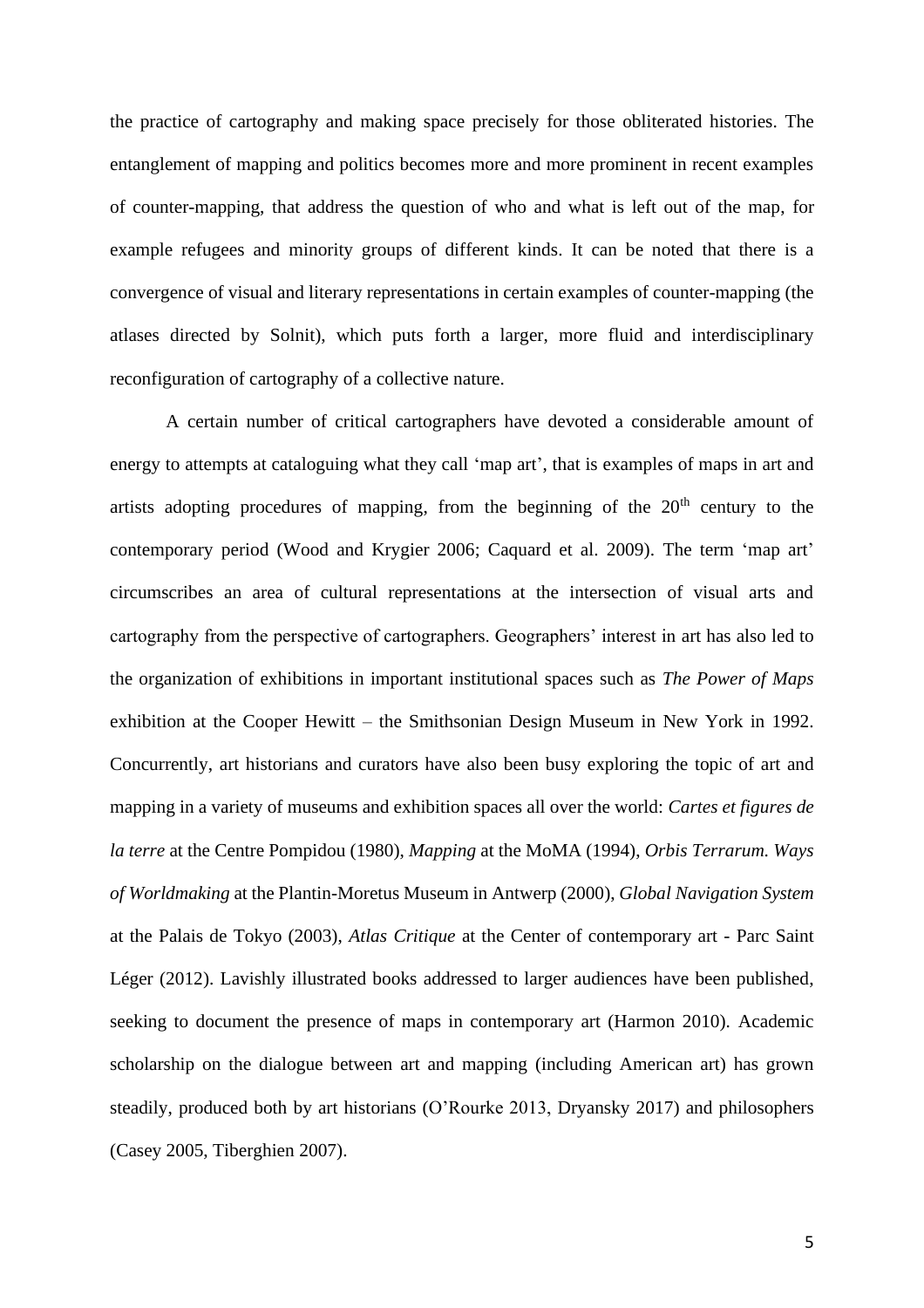In Europe, artistic interest in the appropriation of maps became manifest with the avantgardes. The *Surrealist Map of the World*, published in 1929 in the Belgian journal *Variétés* is a case in point. Dynamic processes of walking and mapping, in particular in urban contexts, are deployed by the Surrealists and later by the Situationists, with distinct agendas and objectives. In American art, it is especially in the 1960s that the map and mapping become privileged forms and procedures for artists from a variety of horizons and lineages (Manolescu 2018). Prior to this moment of climactic intersection in the 1960s, it can be claimed that American nineteenthcentury landscape painting and photography also elaborated a reflection on land surveying in the context of Westward expansion. Similarly, in terms of periodization, in American literature, preoccupations with cartography are manifest in the work of the canonical writers of the midnineteenth century, like Melville and Thoreau, the latter being a professional surveyor (Nègre 2019).

Jasper Johns' map paintings from the 1960s demonstrate the artist's engagement with ubiquitous representations that carry huge symbolic meaning and that are usually taken for granted, used without critical distance or reflexivity (flags, maps, numbers, targets). Johns' paintings announce the interest of Pop art in popular objects and images combined with an expressionist execution. Other artists like Claes Oldenburg transposed maps to the field of sculpture, which was expanding and mutating at the time. His soft maps (for instance *Soft Manhattan Number 1 – Postal Zones*, 1966) undermined, through the use of a soft material (stenciled canvas filled with kapok), the conceptual rigidity of the grid and, ultimately, of cartography itself.

Starting in the 1960s, American conceptual artists and Land artists opted for various performative scenarios involving walking, following, mock sightseeing, and driving (as the article on Oppenheim shows), in which the exploratory process was supplemented by actual maps showing itineraries and locations. Robert Smithson's *Monuments of Passaic* (1967)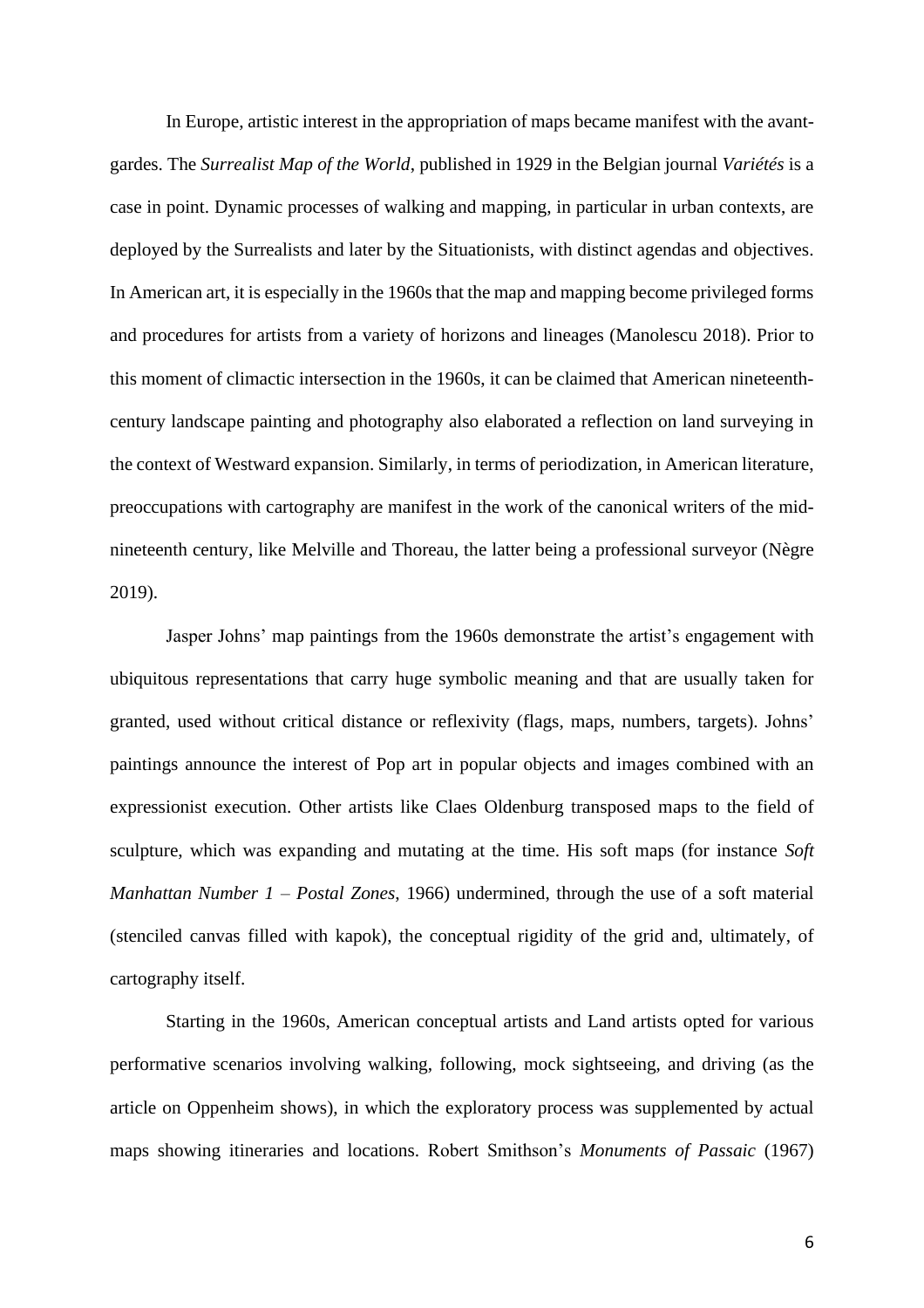replayed the rituals of the Grand Tour in the entropic landscapes of suburbia, while Vito Acconci's *Following Piece* (1969) adopted procedures of following strangers in the streets of New York, remotely reminiscent of Surrealist games. In all of these, the map is submitted to various gestures of alteration (cutting, folding, reshaping), adapted to specific aesthetic projects that seek to redefine the nature of the work of art and to rethink representations and material objects in relation to processes. The function of traditional exhibition spaces (the museum and the gallery) was radically transformed: artists preferred unconventional spaces in urban, suburban or remote natural environments, and maps often served to show locations, to materialize lines that connect points, to suggest a tension between the site and the gallery. Smithson's theoretical reflections on the dialectic of site and non-site moves away from the tradition of landscape painting and adopts instead the alternative of a "representation without resemblance" of the site, in which the map plays a major role. The map, then, functions as an important instrument and model in rethinking representation and experimenting with new possibilities of artistic expression. For other artists, the map is significant in terms of a critique of systemic forms of spatial and social organization, for instance in Gordon Matta-Clark's *Reality Properties* (1974), in which maps are included in a critique of urban planning, of the grid, of surveying, of bureaucracy and of the idea of property itself in the context of New York City in the 1970s. For artists like Vito Acconci (*Voice of America*, 1975), maps and grids are part of a critique of the constructs of Americanness and their dissemination during the Cold War.

Although maps do sometimes appear in American works of fiction or non-fiction (Thoreau's *Walden*, Nabokov's *Speak, Memory*) or in relation to them (Faulkner's map of Yoknapatawpha), the verbal medium of literature allows for an operation of transposition of the hybrid system of the map into words, narrative and metaphor. The visual character of the map makes it more easily transferable to the visual arts, but operations of translation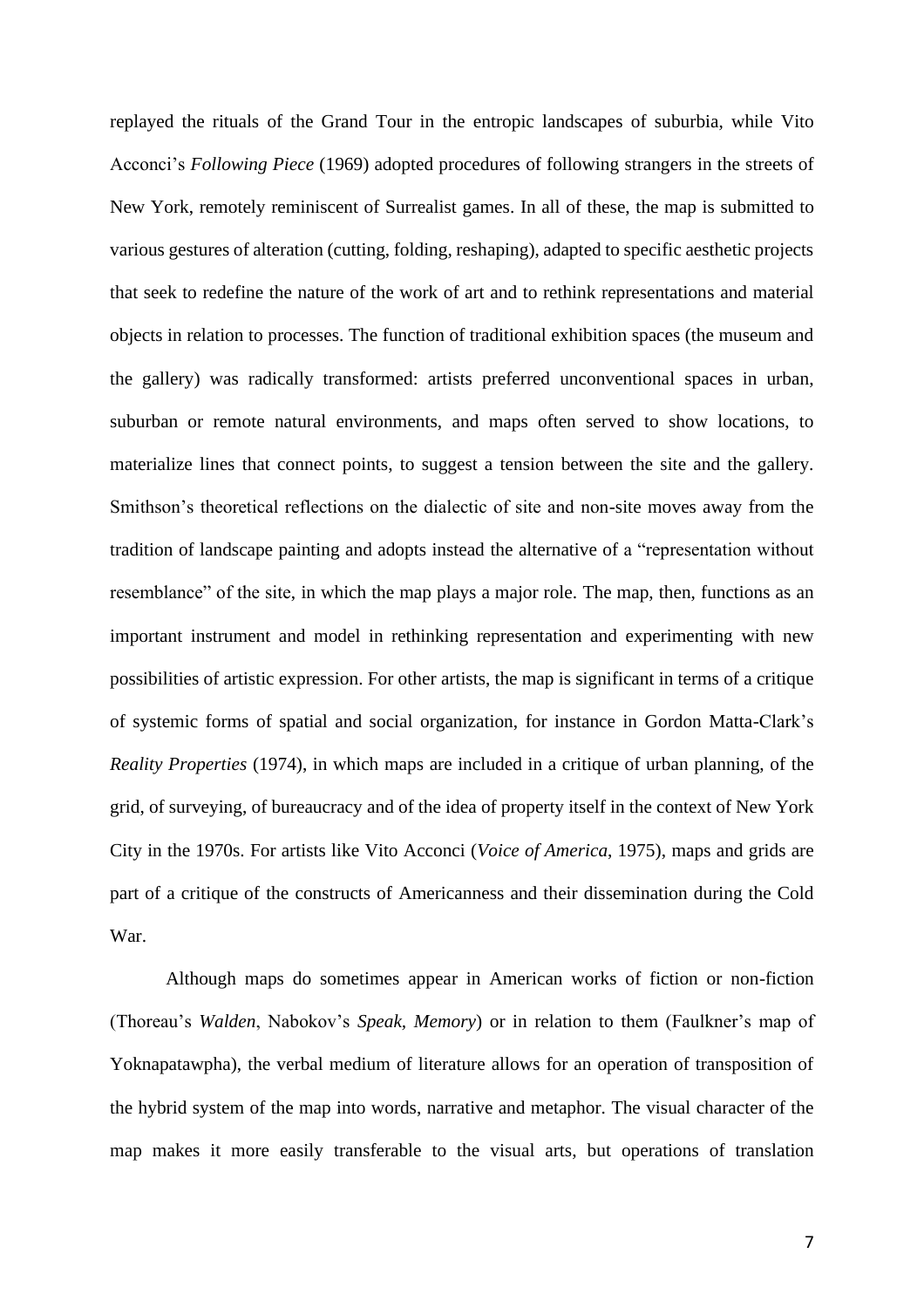accommodate and reinvent the possibilities of mapping in the case of literature. The primacy of space in the construction of American national identity becomes forcefully apparent in nineteenth-century American literature, with emphasis on the ambiguities of surveying in the case of Thoreau, the tension between national and global frameworks, as is the case with Melville (Tally), and an interplay between place, geography and writing in African American literature (Madera). Questions of scale were crucial in the cultural debates of the nineteenth century, which were dominated by ideas of expansion and exploration that demanded articulations of the local and the global, home and elsewhere as these locations shifted and evolved (Hsu). These articulations echoed in the  $20<sup>th</sup>$  century in Cold War contexts (science fiction literature) and also in transnational contexts (Vladimir Nabokov's *Ada or Ardour: A Family Chronicle*, 1969). Major eighteenth and nineteenth-century American myths and figures of surveying and organizing space were later revisited in twentieth-century American literature (Paul Auster's *Moon Palace*, 1989, Thomas Pynchon's *Mason and Dixon*, 1997). Maps, guidebooks and orientation/disorientation are central to the predominantly urban spaces of literary modernism and remain central in many American texts of the postwar period (Bulson).

An interesting parallel can be drawn between the mapping procedures of a number of postwar American artists and similar procedures represented in postwar American fiction. The emphasis on road trips, highways and the exploratory possibilities of infrastructure is present in both American literature and art. Robert Smithson was an avid reader of Beat literature, science fiction and novels by Nabokov, and his road trips by car or bus across the United States and across the frontier into Mexico can be interpreted alongside the fiction of the Beat generation and emblematic road novels such as Jack Kerouac's *On the Road* (1957) and Nabokov's *Lolita* (1955). Tony Smith's nocturnal revelation on the unfinished New Jersey Turnpike in the early 1950s led him to recognize the aesthetic potential of movement and also to celebrate amorphous landscapes without cultural precedent, which are definitely reminiscent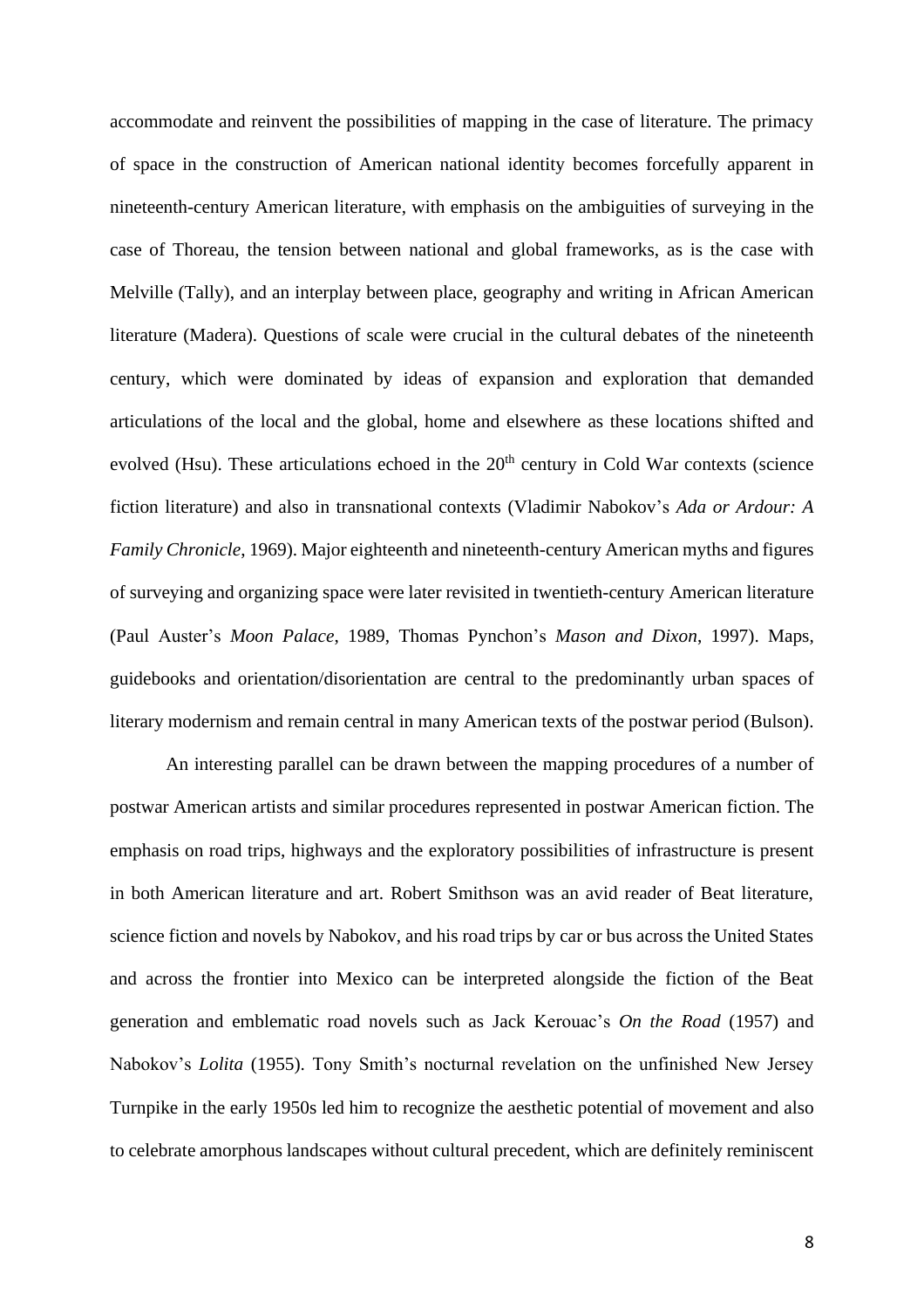of Kerouac's and Nabokov's novels. A reflection on the American specificity of such sites in relation to European landscapes and monuments is thus developed concomitantly in both literature and art at the end of the 1950s and in the 1960s, in an interdisciplinary dialogue with transatlantic resonance. Such enlargements of perspective and tensions in cultural and spatial scales help us place American literature and art within larger frameworks and are instrumental in a 'global remapping' (Giles) that operates in transnational rather than simply in national contexts.

Finally, that ethical question of mapping the silenced and the marginalized that we have mentioned in relation to critical cartography is also visible in postwar American literature, which elaborates its own reflection on the topic. The so called 'emptiness' of certain American spaces (Harding) is addressed by a whole series of writers who seek to correlate voice and mapping, who render, in writing, the human texture of the 'anonymized maps' that Harley criticized. The constructive, reparatory and compensatory function of literary mapping thus comes to the fore and enables the creation of a space of 'recognition' ('recognition' being a word that Olson uses in 'Projective Verse', as Herd and Collis point out).

Creative practices (literature and art) and the humanities need to propose a reflection on the role of the intellectual (writer, artist, academic) in today's world, and to articulate that reflection with an actual practice of raising awareness to various concerning issues like the environment and the politics of migration. Maps and mapping are incredibly powerful tools in the process of combining a reflection on representing space with the ethical questioning of issues such as spatial politics and the Anthropocene.

It would be extremely interesting to pursue the analysis elaborated here and focus exclusively on contemporary material in order to examine the increased relevance of mapping for environmental issues discussed in literature and art, and the emergence of digital mapping as well. Digital cartography, maps and the digital humanities, the democratization of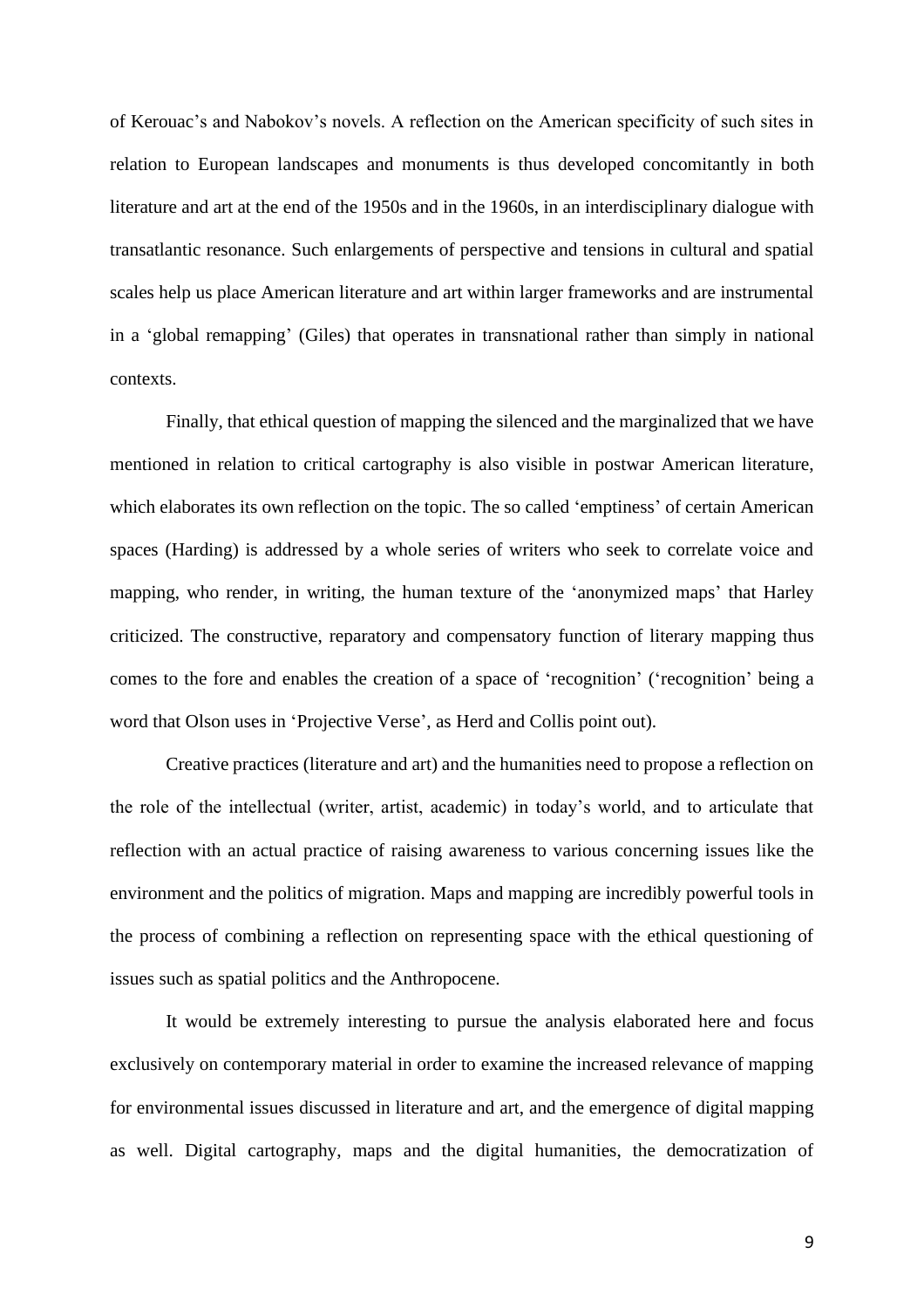cartography through GIS, locational media, everyday uses of digital maps are important concerns, which should be understood within a larger historical perspective, as inscribed in previous mapping practices, but also breaking away from them.

Our collection begins with an essay by David Herd and Stephen Collis which conceptualizes the period covered by this special issue by recognizing and conjoining two inaugural moments of significance for the US cartographic imagination in the mid-twentieth century: a new understanding of the spatiality of the category of the human, betokened by the United Nations' Declaration of Human Rights in 1948, and the dawn of an intensified phase in the long history of the Anthropocene. By reading mid-century developments in American literature and political philosophy by figures such as Hannah Arendt and Charles Olson alongside more recent considerations of the impact of capitalism on climate change and mass migration, Herd and Collis make a powerful case for a cartographic imagination that might 'make space for the human' by conceiving of a space beyond the reaches of both Capital and the state.

Federico Italiano's essay also reconsiders the post-1945 period through developments in the way space was imagined. For him, the onset of the Cold War produced a contradictory tension between claustrophobia and claustrophilia in relation to space. The essay traces this tension through an investigation into the deployment of maps in a range of US science fiction, from Mordecai Roshwald's 1959 novel *Level 7* to John Carpenter's 1981 film *Escape from New York*. The figure of the map, repeatedly figured as an emblem of incarceration and mass violence, emerges as a means by which we can grasp unrecognized components of Cold War ideology. These first two essays, then, occupy and elucidate the Utopian and dystopian poles of the cartographic imagination as it took shape in the American post-war era.

With Christopher Ketcham's essay on Dennis Oppenheim, we shift away from the more synoptic perspectives offered by the first two essays towards a more focused analysis of

10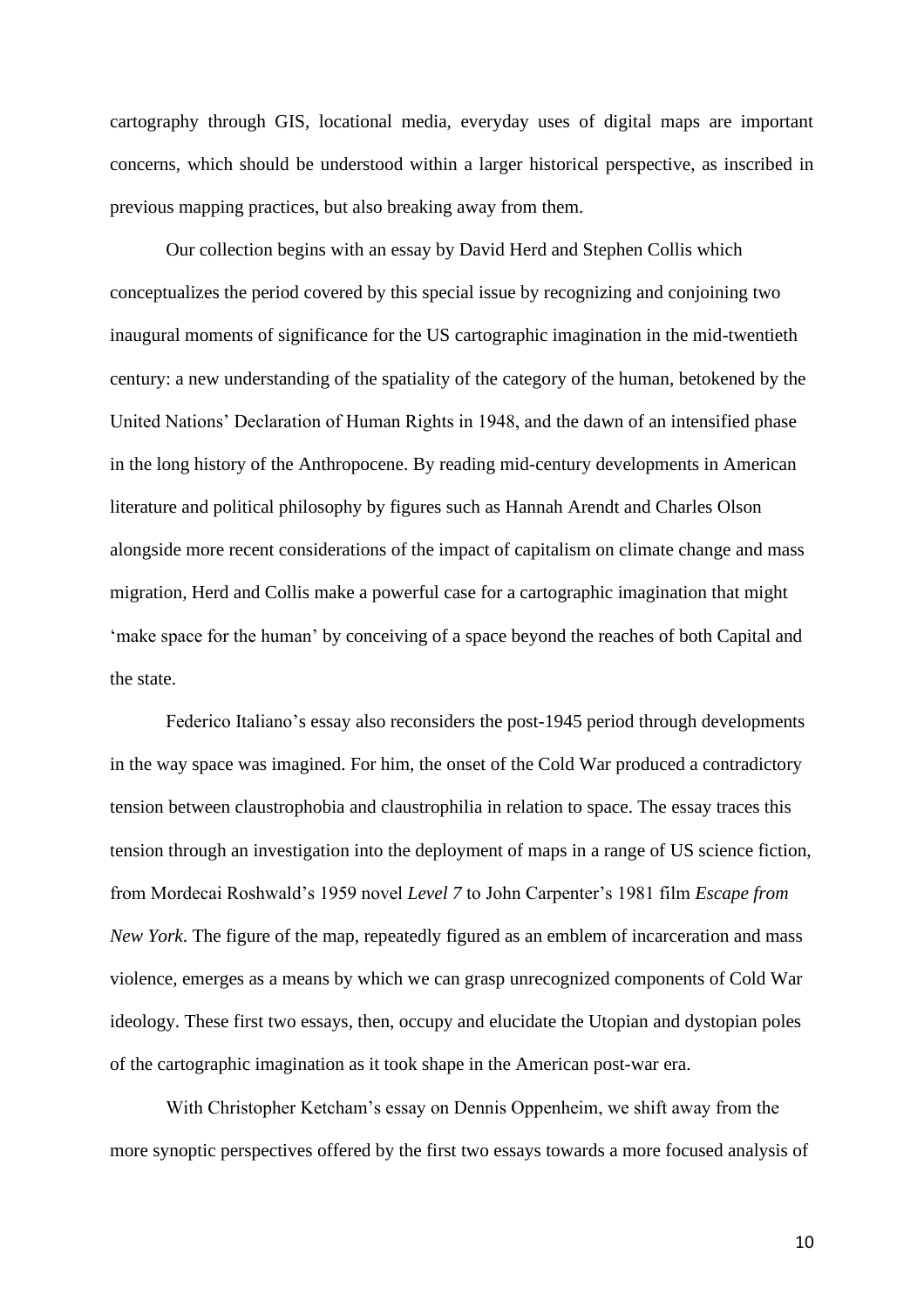the work of an artist who took particular interest in mapping. Oppenheim's work from the late 1960s shows the artist building on the proprietory claims that many have seen as implicit in the practice of cartography, opening up the aesthetics of cartography to questions of territorial possession and violence. The essay excavates the spatial logics operating in Oppenheim's work, showing how it aims to find a way of mediating between the abstractions of cartographic impulses on the one hand and embodied sensory experience on the other.

In the second half of the issue, the essays cluster around a particular region of the United States, the West, where many of the tensions, valences and flourishings of the cartographic imagination have been focused throughout the nineteenth and twentieth centuries. Louise Siddon's essay examines the way that the Navajo Nation and its territory are represented in the work of the photographer Laura Gilpin in the late 1960s, and contemporary Navajo artist Will Wilson. Gilpin and Wilson both seek out ways of countering and offering alternatives to the Euroamerican epistemology of space. Siddons shows how the formal strategies employed by these artists, together with textual articulations of Navajo history and culture, open the cartographic imagination to conceptualizations of Navajo sovereignty.

James Swensen examines representations of the Western landscape from the perspective of 'The New Cartographics', a group of experimental photographers operating in the 1960s and 70s. Figures such as Kenneth Josephson, Michael Bishop, and John Pfahl returned to the work of nineteenth and early-twentieth century photographers who had been involved in the process of surveying and mapping the West, and found opportunities through parody and allusion to reflect on both the history of US photography itself and its complex relationship to the region. Swensen raises the question of how the self-reflexive explorations of aesthetic form by the photographic institutions of the post-war period might be understood in relation to other forms of exploration: namely the histories and ideologies of territorial conquest and domination shored up by the colonial practice of cartography.

11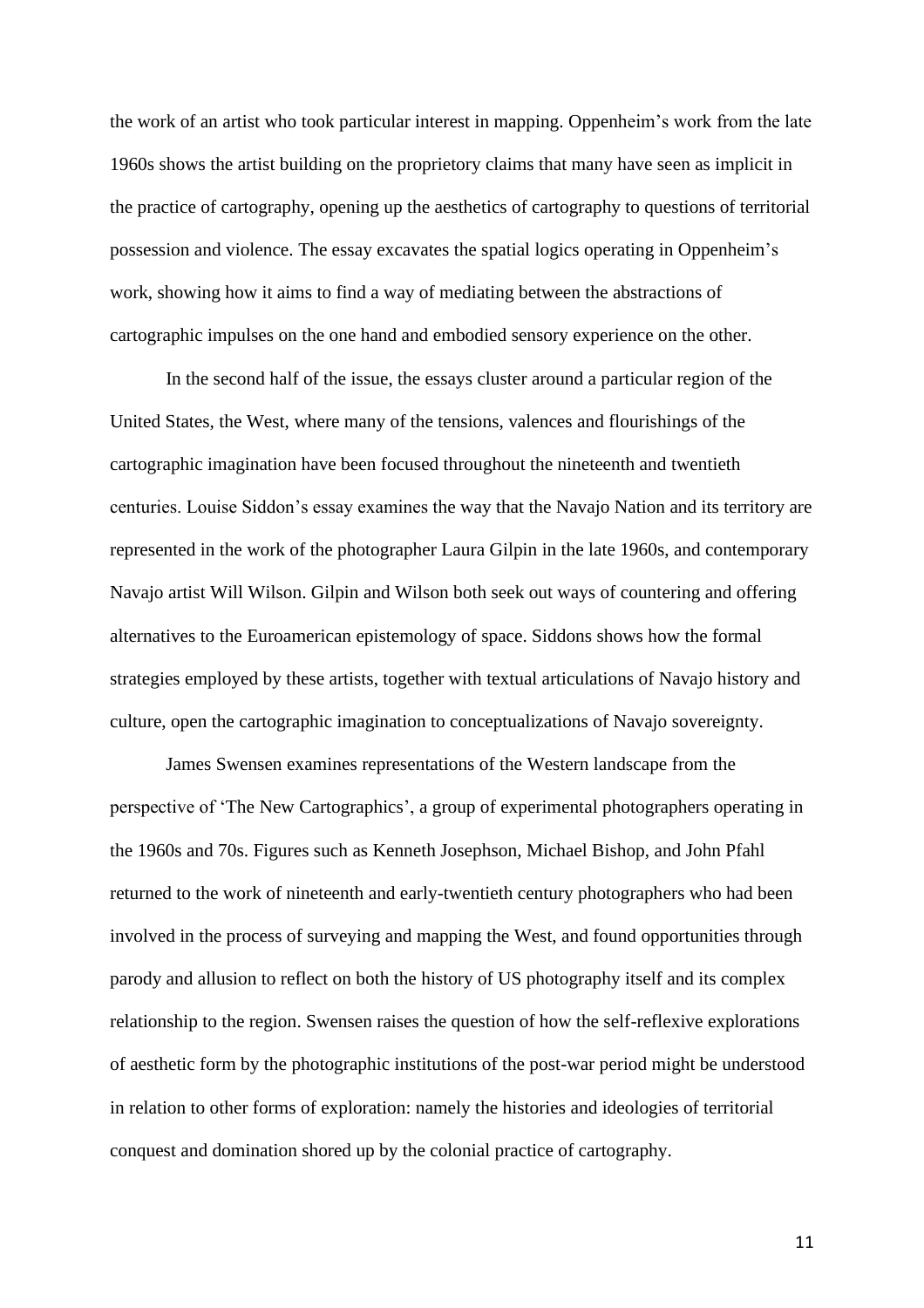These colonial histories and ideologies are also discussed in Daisy Henwood's essay on Rebecca Solnit's 1994 book *Savage Dreams.* Prefaced by Solnit's own alternative map of the South-West, *Savage Dreams* brings to the surface the narratives buried underneath the surface of the region's official cartographic image. Henwood shows how Solnit's countermapping exposes the coercive colonial and patriarchal logics underpinning the historical cartographies of the West, and articulates the interconnecting stories of the communities fragmented and isolated by the colonial practice of mapping. Deploying an ecofeminist framework, the essay argues for the power of countermapping in bringing together and narrativizing those features of the landscape that more orthodox mapping has tended to separate and reify.

#### **References**

Besse, J. M. and Tiberghien, G. (eds) (2017). *Opérations cartographiques*. Arles: Actes Sud.

Bhagat, A. and Mogel, L. (eds) (2010). *An Atlas of Radical Cartography*, Los Angeles: Journal of Aesthetics and Protest Press.

Bulson, E. (2007), *Novels, Maps, Modernity: The Spatial Imagination 1850-2000*. New York: Routledge.

Caquard, S., Piatti, B. and Cartwright, W. (2009), 'Art and Cartography: A Special Issue', *The Cartographic Journal*, 46:4.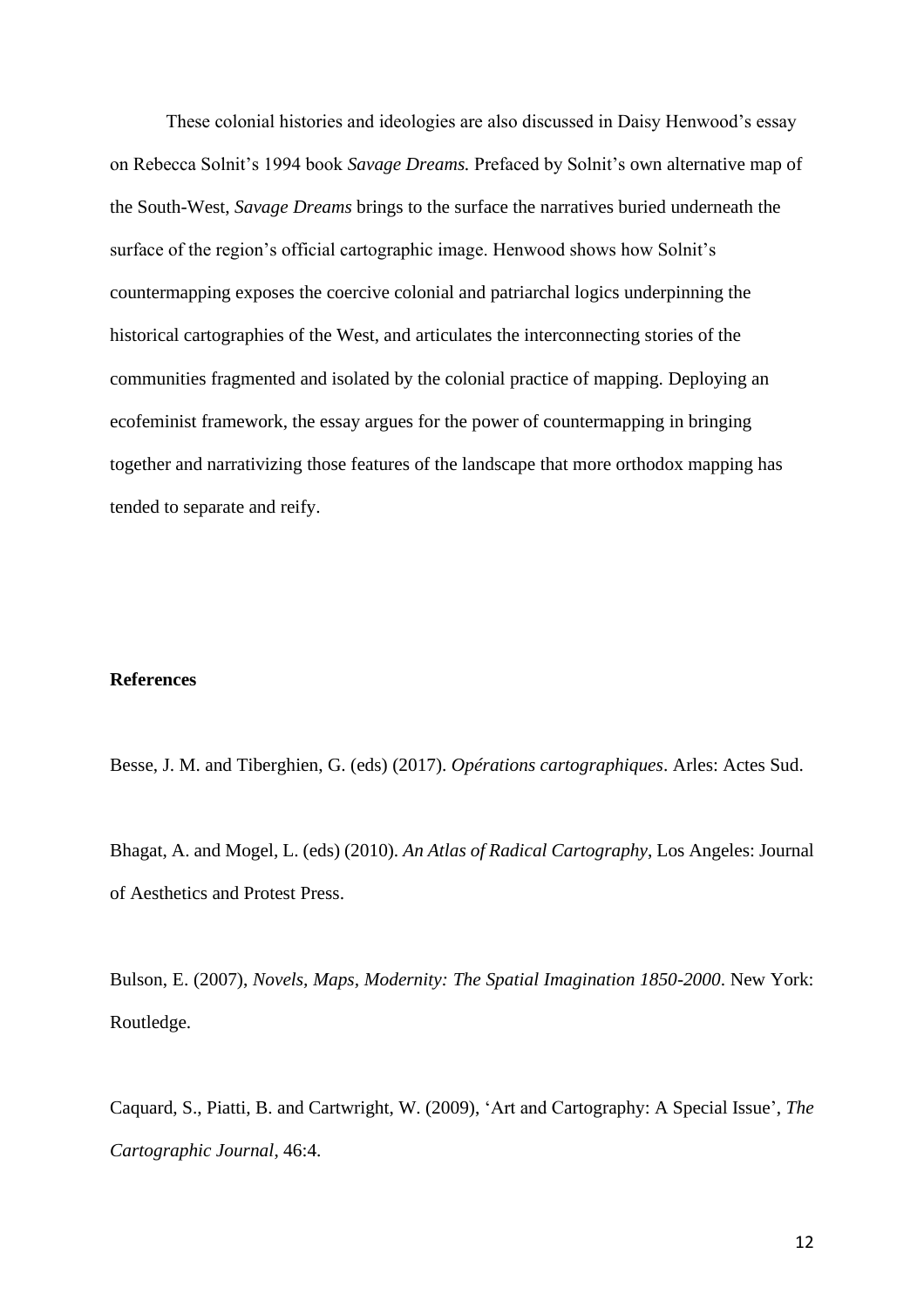Casey, E. (2005), *Earth-Mapping: Artists Reshaping Landscape*. Minneapolis, University of Minnesota Press.

Crampton, J. and Krygier J. (2005), 'An Introduction to Critical Cartography', *ACME: An International Journal for Critical Geographies*, 4:1, pp. 11-33

Dryansky, L. (2017), *Cartophotographies: De l'art conceptuel au Land Art*. Paris: Institut national pour l'histoire de l'art.

Goodman, N. (1972), *Problems and Projects*. Indianapolis: Bobbs-Merrill.

Harding, W. (2014), *The Myth of Emptiness and the New American Literature of Place*. Iowa City: University of Iowa Press.

Harmon, K. (2010), *The Map as Art: Contemporary Artists Explore Cartography*. Princeton: Princeton Architectural Press.

Hsu, H. (2010), *Geography and the Production of Space in Nineteenth-Century American Literature*. Cambridge: Cambridge University Press.

Giles, P. (2011), *The Global Remapping of American Literature*. Princeton, Princeton University Press.

Harley, B. (1989), 'Deconstructing the Map', *Cartographica*, 26:2, pp. 1-20.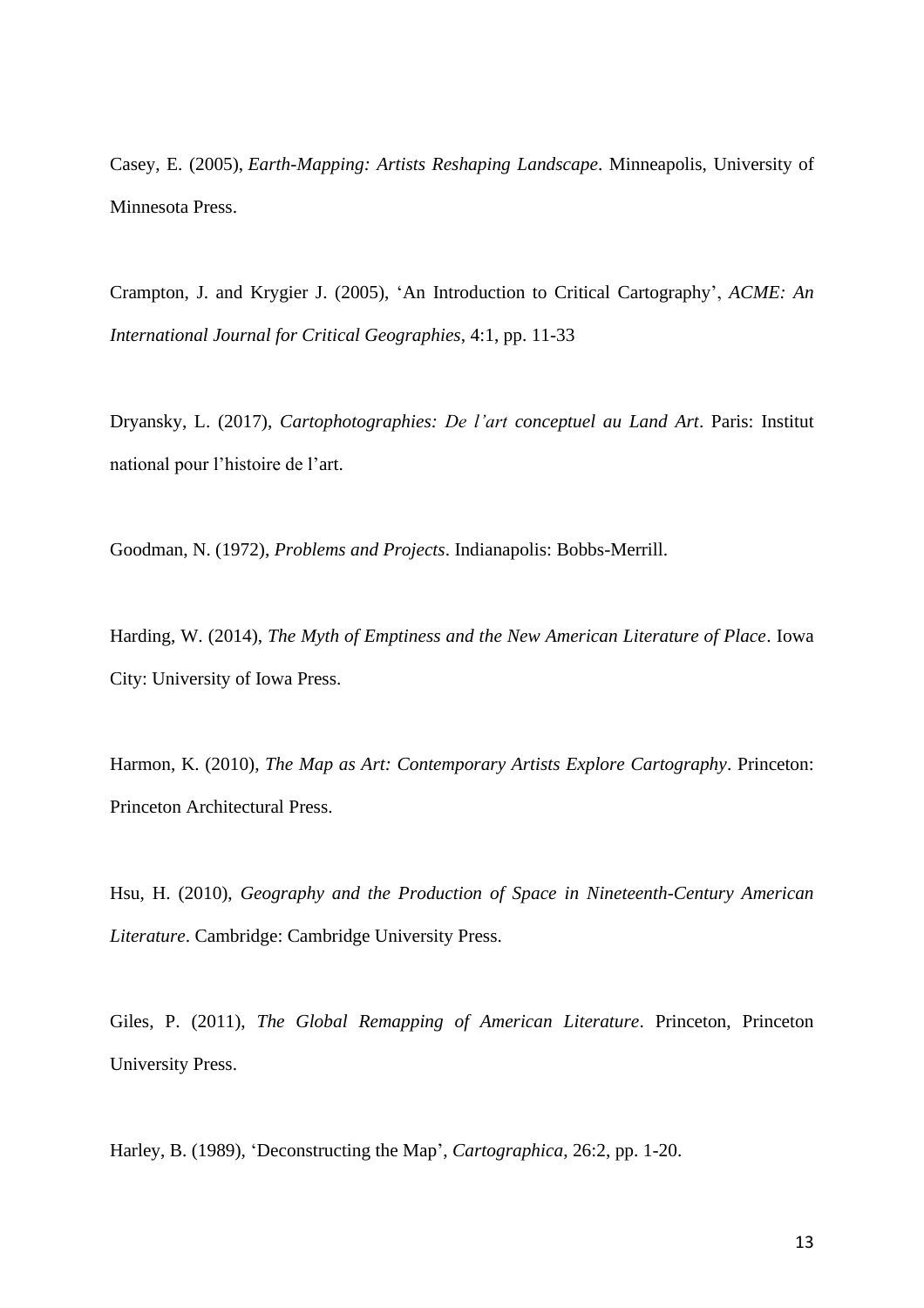Madera, J. (2015), *Black Atlas: Geography and Flow in Nineteenth Century African American Literature*. Durham: Duke University Press.

Manolescu, M. (2018), *Cartographies of New York and Other Postwar American Cities: Art, Literature and Urban Spaces*. New York: Palgrave Macmillan.

Monmonier, M. (2018), *How to Lie with Maps*. Chicago: Chicago University Press.

Nègre, J. (2019), *L'Arpenteur vagabond: Cartes et cartographies chez H. D. Thoreau*. Lyon : ENS Editions.

O'Rourke, K. (2013), *Walking and Mapping: Artists as Cartographers*. Cambridge: MIT Press.

Pinder, David (2007), 'Cartographies Unbound', *Cultural Geographies*, 14:3, pp. 453-462.

Solnit, R. (2010), *Infinite City: A San Francisco Atlas*. Berkeley: University of California Press.

Solnit, R. and Snedeker, R. (2013), *Unfathomable City. A New Orleans Atlas*. Berkeley: University of California Press.

Solnit, R. and Jelly-Schapiro, J. (2016), *Nonstop Metropolis, An Atlas of New York City*. Berkeley: University of California Press.